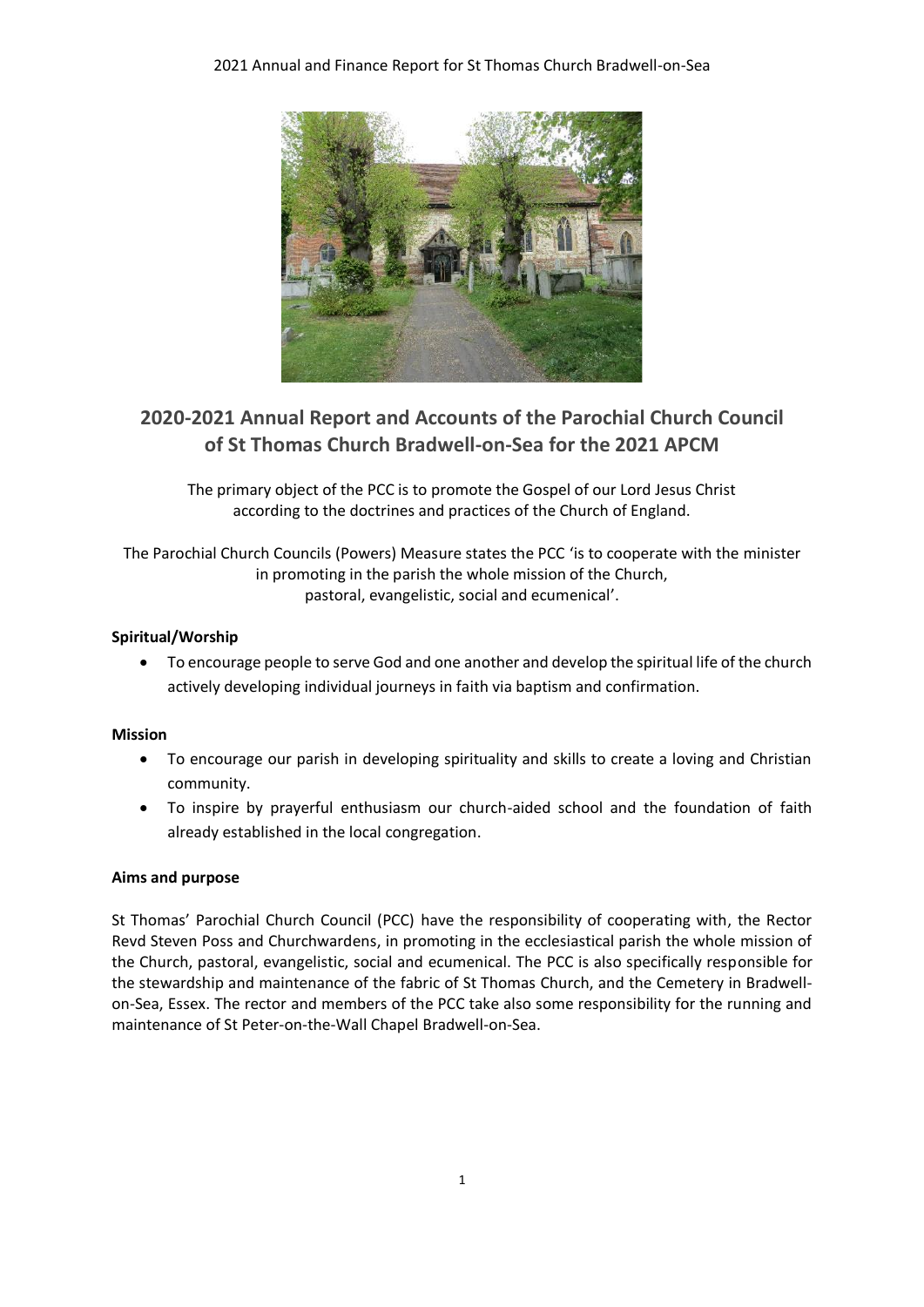# **Objectives and Activities**

The PCC 's aim is to enable as many people as possible to worship at our church and to become part of our St Thomas' community. The PCC continues to review worship throughout the parish and makes suggestions on how our services can involve the many people as possible both from within our parish and the surrounding area. We try to ensure our services and worship bring people closer to God through prayer, scripture, music and sacrament.

As we are the only church within the parish when planning our worship and activities we have considered;

- A range of Christian services to suit all.
- Music to enhance our worship.
- Pastoral care projects for different groups of people within the parish.
- Evangelism, training and outreach work.

To enable us to continue in this work it is important that we continue to maintain the fabric of our Church and its facilities.

## **Achievements and Performance**

During the 7 months the church has continued to have many challenges especially with the Covid19 pandemic which started in 2020. Up Since our last meeting in October most of our activities have been online.

Funerals and a Wedding **Harvest** Service **All Souls Service** well attended **Remembrance Day** Well attended **The Christmas Service,** Carol singing around the tree in the churchyard. **Christmas gifts** for the Thursday club members. **Since October** all our services have been online or on Zoom, with only a Good Friday service in the Churchyard and a Easter Dawn service at the Chapel. **Messy Church** In Holy week we held a Messy church with St Lawrence concluding with a Zoom get-together on Good Friday. The uptake was excellent with about 26 participants, but the attendance on the Zoom was only about half of these.

# **Online and Zoom Services:**

During the Covid19 pandemic our services were produced jointly across the benefice and were made available online. These have continued to be very popular during the lockdowns. In the last 7 months about 33 services in this form have been produced. We still find that more people were worshiping each week that would not normally come to church weekly. These services involved many people as recordings were made of the readings and the prayers were produced each week from someone within the benefice. The church website hosted these services during this time. Zoom communion services have continued weekly and at special occasions.

## **Electoral Roll Report**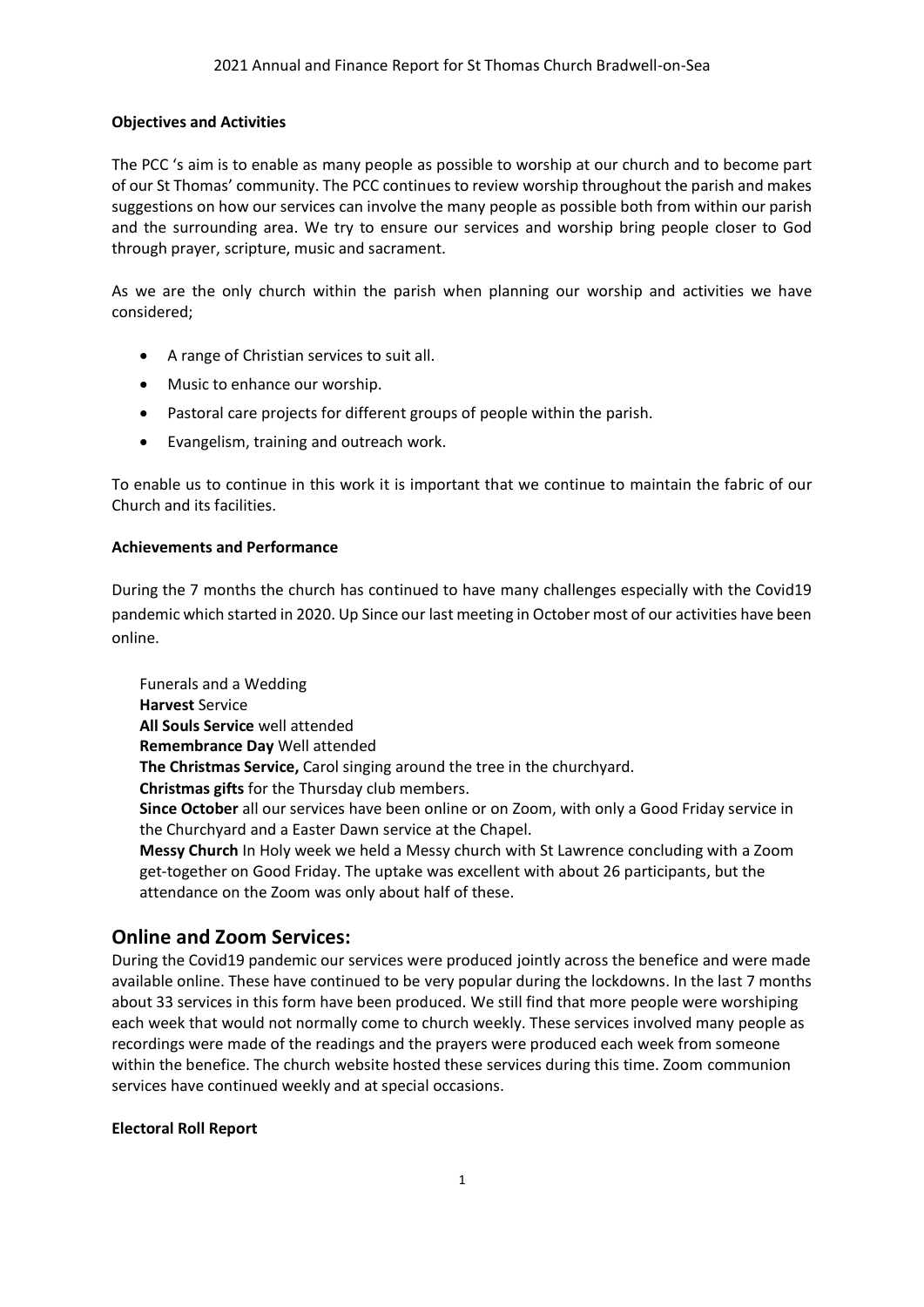At present, there are 24 parishioners on the Church Electoral Roll, 5 of whom are not resident within the parish. Earlier this year we lost Sylvia Chapmen who sadly passed away just before Easter.

# **Attendance**

The number of people from St Thomas' who attend the online services is about 30 and the Zoom Communions is 3 from St Thomas'.

# **Worship, Prayer and Study**

Services have been weekly with a Zoom service at 10am on Sundays and a Sunday recorded service. Since Christmas our recorded services have been fully recorded in one of our parishes and then made viewable on YouTube via the Church Near You website.

**Weddings and Life Cycle services:** Since the last APCM we celebrated a wedding and 4 funeralservices in St Thomas' with more funerals taking place at the crematorium.

All the study groups have been via Zoom

No School services have been held but the Rector does an online service link with them once a month.

Towards the end of 2020 we held the All-Soulsservice and Remembrance Sunday service. The All Souls service was one of the only services to be held in the church. It was well attended and gave people the time and place to reflect on those dear to them that have passed away and those who we owe so much to in the past. The Remembrance Day service was at the start of the second Lockdown so only a small service was held outside the church doors and attended by 6 people. We held an Online remembrance service.

At Christmas, the Church was decorated beautifully but we were unable to hold and services inside, but just before the next Lockdown we were able to hold Carol Singing around the churchyard Christmas tree where about 50 people attended, socially distanced. We held a recorded Christmas Carol service that was greatly praised and a Midnight Mass recorded service.

The Church Christmas card this year was a picture of the Carol service in 2019 held in St Peters Chapel with information on the services and details of services which unfortunately due to a new lockdown we were unable to have.

The Easter services for 2021 started with the Maundy Thursday Joint benefice service on Zoom but with only 1 attended from St Thomas'.

We held a Good Friday service in the Churchyard which 10 attended. In 2020 all the Easter services were held online. The church was decorated beautifully and was left open for visitors and for private prayer.

Many joined in to record the Women around the Cross service recorded at Dengie, and the Easter Communion service recorded at St Thomas'

The Easter season online services received good audiences, across the benefice and really across the nation,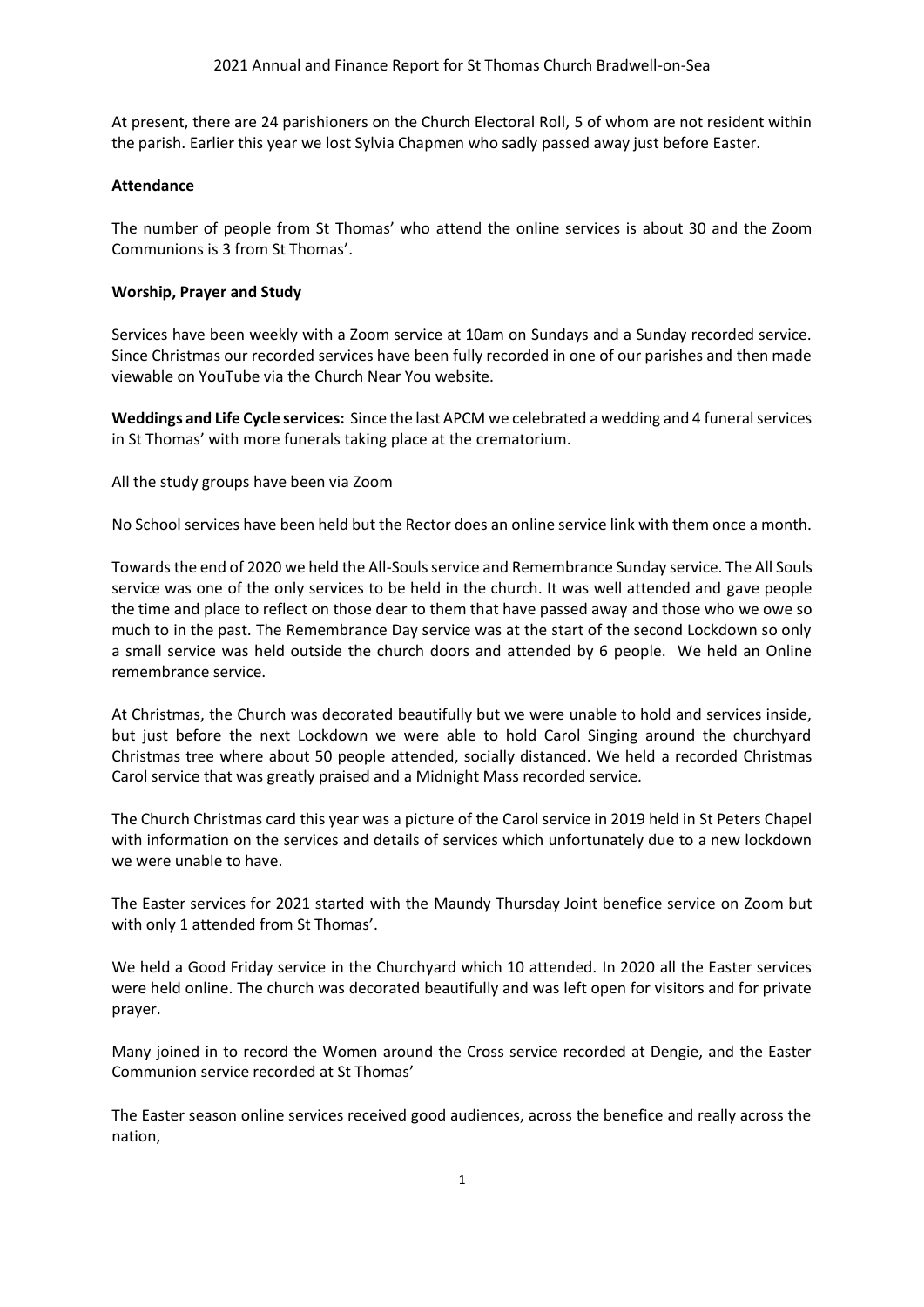#### 2021 Annual and Finance Report for St Thomas Church Bradwell-on-Sea

| Lent 2 Climate change service from St Peters                                               | 102 viewings |
|--------------------------------------------------------------------------------------------|--------------|
| Passion Sunday from St Lawrence                                                            | 46 viewings  |
| Palm Sunday with pictures of church members with their Crosses at their homes. 62 viewings |              |
| Good Friday Women at the Cross from Dengie                                                 | 51 viewings  |
| Easter Day Communion from St Thomas                                                        | 83 viewings  |

Considering there are mostly viewed with another person we are reaching many people.

#### **The Church**

The church was only opened on Wednesdays and Sundays during most of this time but is now open every day.

The church organ restoration project has continued during the Lockdown as the Organ builder was able to work on small projects like ours rather than large projects they have to postpone. It is expected to be completed by July.

We hope to have a celebration event when the work is completed and we are able to hold events again.

#### **Church Music**

We have had a wide selection of hymns and music in the recorded services, the selection of music has been well received.

#### **Pastoral Care**

Due to the pandemic home visits have not been possible, but much contact has been made to parishioners via phone, email or from the pavements.

The prayer list for the Sunday recorded services has been very popular for parishioners.

Cards and gifts for those who are unwell within our church community are distributed, this was a job Jean Bateman did but since she moved to South Woodham David has been doing this but would like someone else to take on this task. Chris sends a card and small present from the Church to all at the Down Hall Rest Home on their birthdays. The prayer cards scheme is planned to be reintroduced; church members will receive prayer cards which will be replaced quarterly.

David has completed a foundation course in Pastoral Care, and has applied for the course as a Pastoral Assistant.

#### **Mission and Evangelism**

For Anglican Christians God's mission is about transformation - transforming individual lives, transforming communities and transforming the world. As we follow Jesus Christ, we believe that God's mission is revealed to us by the Holy Spirit in three ways: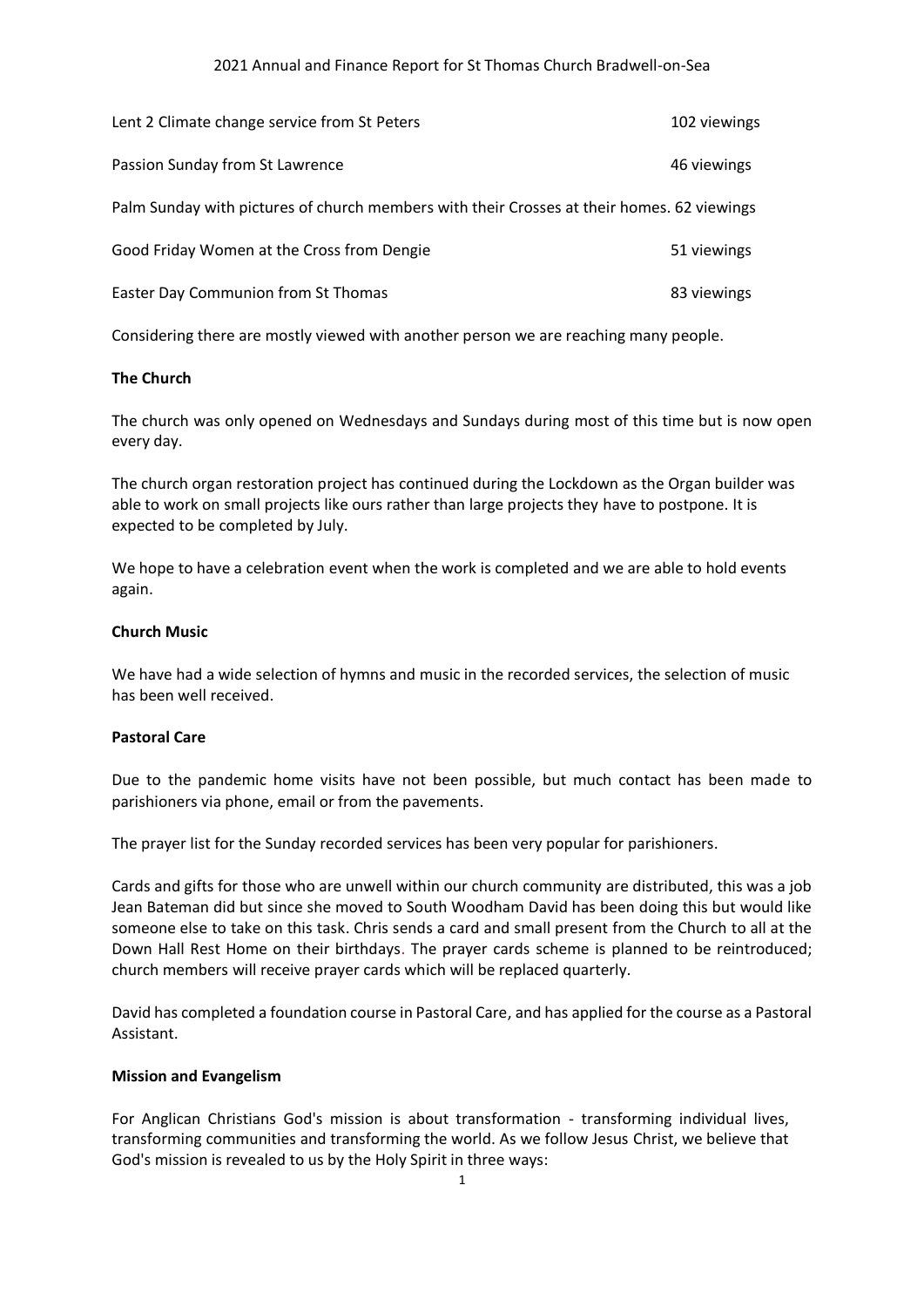- Through the Bible
- Through the tradition and life of the Church
- Through our own listening, praying, thinking and sharing as we respond to our own context.

Normally we support charities from collections in our Christmas service collections but this year we were unable to have collections.

We have supported USPG and Down Hall workers for work done during the Coronavirus outbreak there. We also had an online Bishops Lent Appeal to support women's education for work in Kenya.

In 2020 Advent and 2021 Lent courses were run via Zoom to enable spiritual growth.

Our parish magazine was distributed monthly before the lockdown but continued online after. The magazine is now being printed again but is still available online. Many thanks to Roger Scurrell and all who contribute to this magazine.

# **Ecumenical Relationships**

Although there are no churches or chapels of other denominations within our parish, we have a good working relationship with Tim Fox and all at the Othona community.

We work with Revd Steven on the managing of the St Peters-on-the-Wall Chapel. The Rector, Churchwardens and Roger Scurrell are on the committee that manages the Chapel, which is run by the Cathedral. The chapel cleaning, grass cutting, flower arranging, safe money and banking, day to day maintenance and some of the bookstall is managed by members of St Thomas'. During the Lockdown the Chapel was closed and all services ceased, but at Easter this year it was then opened to visitors again.

In June 2020 a large 100-year celebration service was planned with the Bishop of Litchfield to attend. Unfortunately, this was cancelled but a great online service was produced to mark the occasion. But on June  $20<sup>th</sup>$  this year we are planning to have this service but unfortunately due to covid restrictions we are limited to 30 people. The Summer Evening services have all been produced online and made available on the websites.

# **Finance**

## **Financial Review**

At the close of the year reserves decreased by £4,683. Of this decrease, £11,165 was due to expenditure on the organ restoration, offset by income from Gift Aid Tax Refunds. Even though the church has been closed for much of the year due to the Covid-19 pandemic, thanks to the support of our regular donors, church funds have remained in balance.

The PCC does not have a reserves policy but aims to maintain a balance between income and expenditure for the general fund.

**Church Funds 31-12-2020 31-12-2019**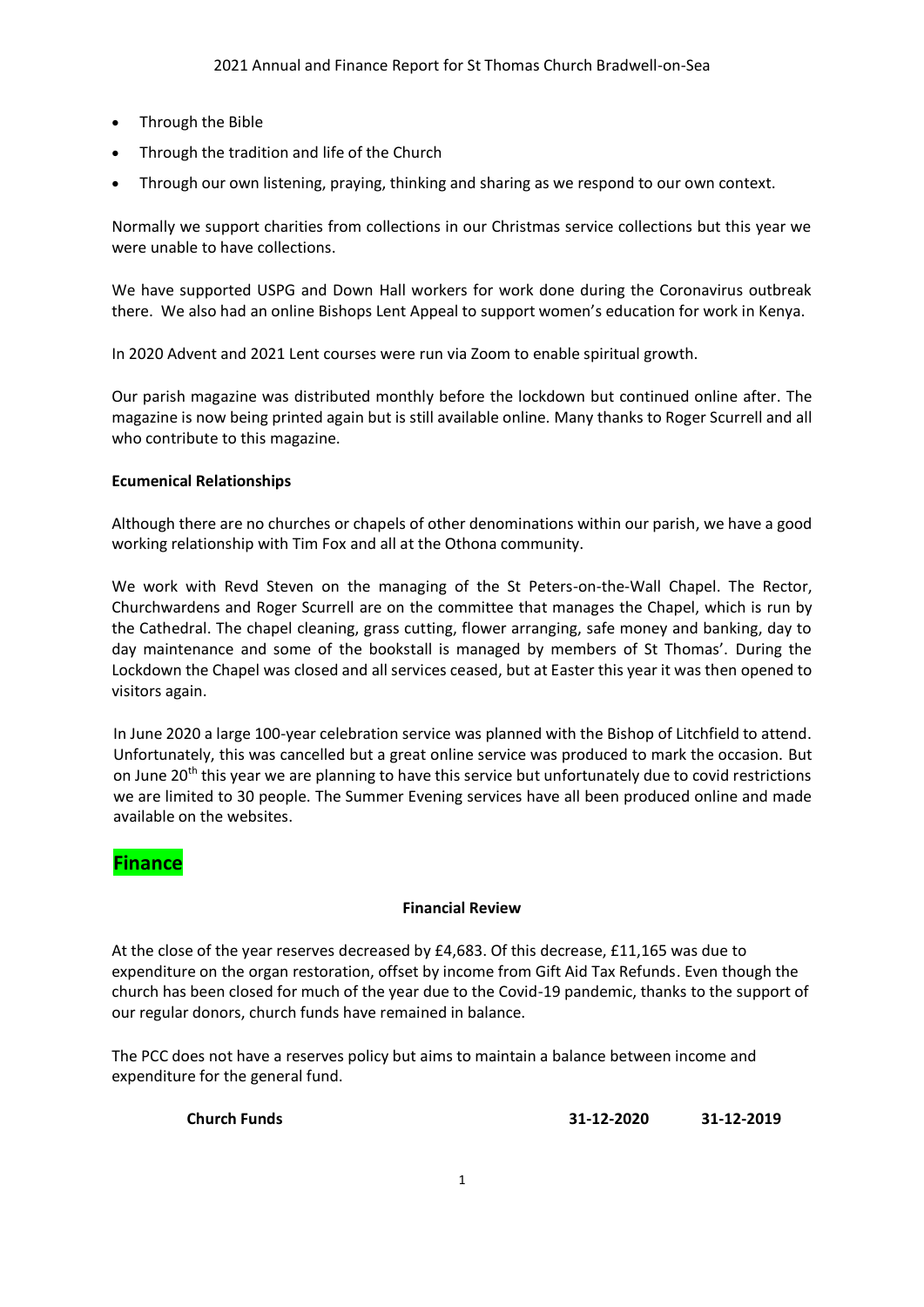Unrestricted

| General fund          | 8,774.49   | 6,044.24  |
|-----------------------|------------|-----------|
|                       | Designated |           |
| Thursday Club         | 378.10     | 78.10     |
| <b>Bell Ringers</b>   | 314.77     | 41.02     |
| <b>Bookstall</b>      | 1,919.58   | 1,919.58  |
| <b>Charity Giving</b> | (29.01)    | 312.64    |
| Children's Work       | 132.61     | 132.61    |
| Flowers               | 1,534.38   | 1,305.65  |
| Magazine and Print    | 5,145.63   | 4,815.63  |
|                       |            |           |
|                       | Restricted |           |
| <b>Aylett Charity</b> | 1,503.91   | 1,401.91  |
| Cemetery & Gale       | 852.78     | (745.45)  |
| Fabric                | 10,714.50  | 10,468.66 |
| Lighting              | (152.25)   | 242.75    |
| Organ                 | 11,565.54  | 21,320.62 |
| Porch                 | 613.42     | 613.42    |

Roof 6,000.00 6,000.00 6,000.00

**Total Funds £49,268.45 £53,951.38**

# **Cemetery Gale account**

This is a registered charity No. 210341 see; [http://apps.charitycommission.gov.uk/Showcharity/RegisterOfCharities/CharityWithoutPartB.as](about:blank) [px?RegisteredCharityNumber=210341&SubsidiaryNumber=0](about:blank)

The trustees are the Churchwardens and the administrator is the Treasurer.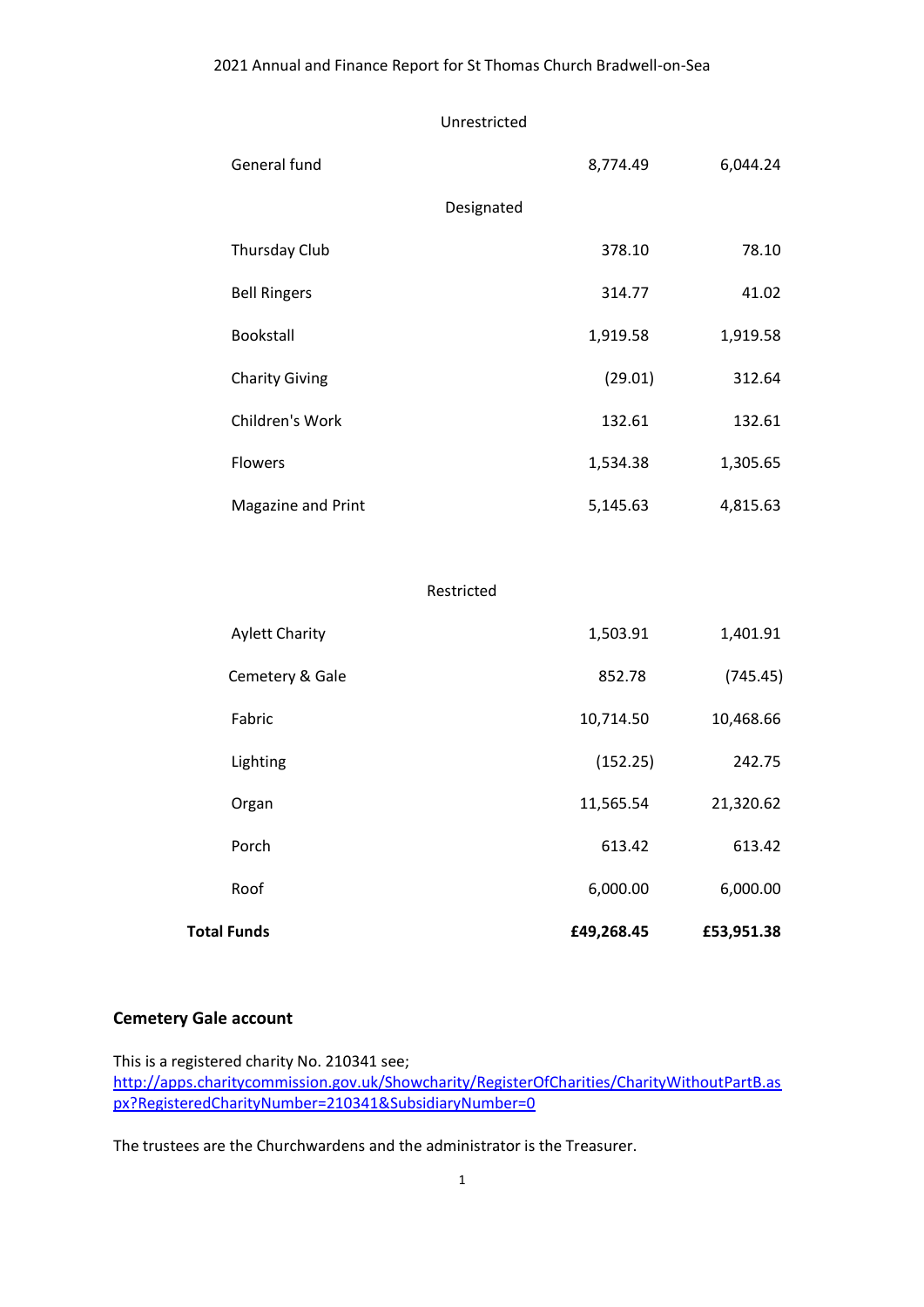# **Volunteers**

We (the PCC) would like to thank all the volunteers who work so hard to make our church still thrive even during the lockdown. The Churchwardens David and Thresa, Treasurer's Gift Aid/Stewardship Recorder Laurie, Cashier Roger and Theresa the PCC Secretary, supported by Richard the minute secretary who all continue to work tirelessly on our behalf.

Also, to all those who help with flower arrangers, cleaners, grass cutters, parish magazine production and distribution, and to all those who help in various ways in the church to keep it functioning during the lockdown,

A special thanks to all who took part in reading, intercessions and taking part in the Online recorded services and to David and Laurie and team who have worked for many hours each week to produce these services and make them available on the websites.

## **Structure, governance and management**

The PCC members are responsible for making decisions on all matters of general concern and importance to the parish including deciding on how the funds of the PCC are to be spent. The full PCC met 3 times since the APGM in October.

## **Administrative Information**

St Thomas' Church is situated in the village of Bradwell-on-Sea. It is part of the Diocese of Chelmsford within the Church of England, and within the Deanery of Maldon and Dengie.

The parish is currently part of a joint benefice that consists of the two adjoining parishes of St Thomas, Bradwell-on-Sea and St Lawrence Newland, but due to a reorganisation in the future we may be a Joint Benefice of Bradwell, St Lawrence Newland, Tillingham and Dengie. Revd Steven Poss is our priest and lives in Tillingham. The Bradwell Rectory is presently being rented out but may be put to new use within the parish, possibly in connection with St Peters Chapel.

The PCC Secretary correspondence address is Bradwell House, Waterside, Bradwell-on-Sea, Essex, CM0 7QX.

The PCC is a body corporate (PCC Powers Measure 1956, Church Representation Rules 2006) and a charity currently exempted from registration with the Charity Commission.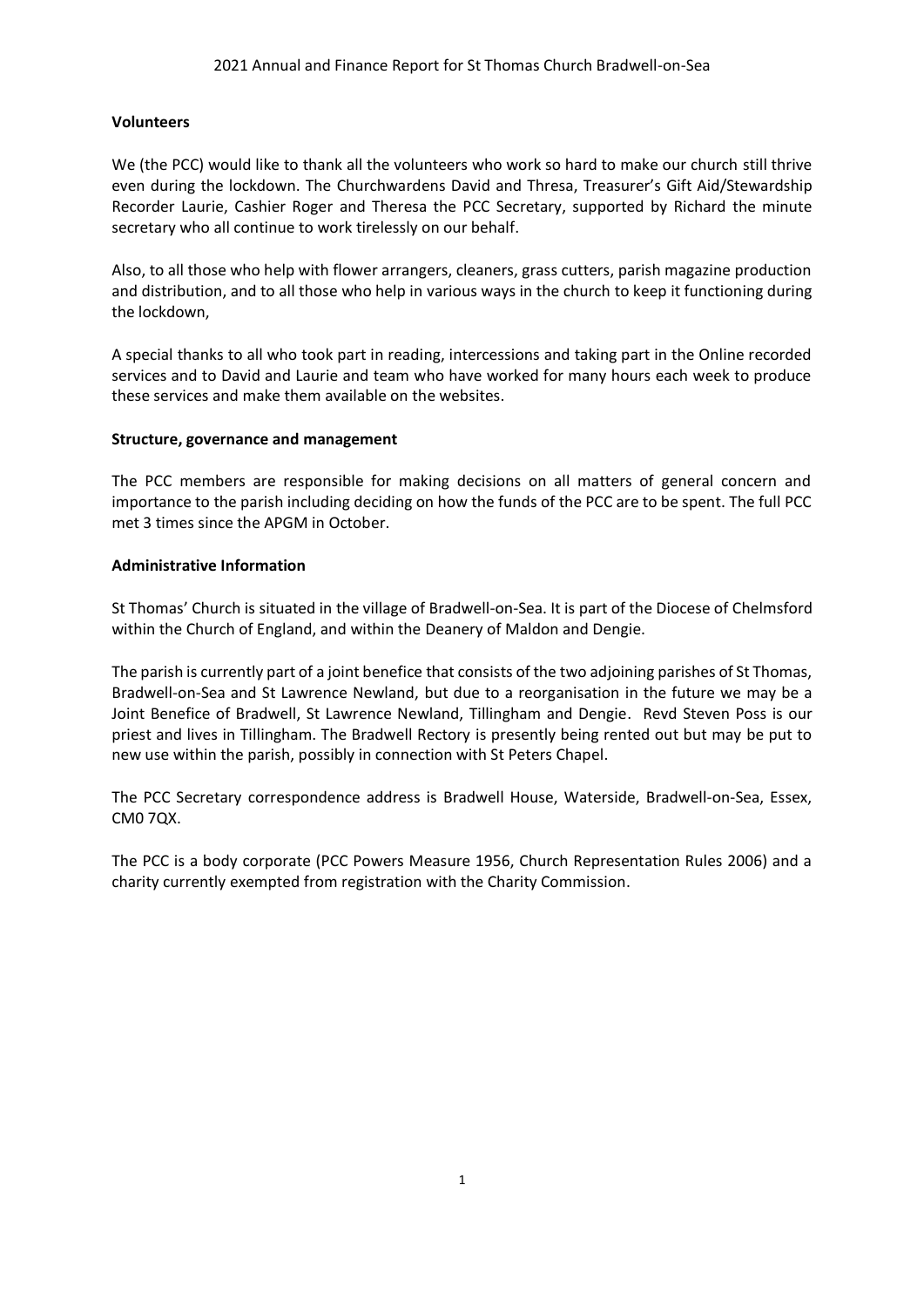# **The PCC**

The full PCC meets 6 times a year, other meetings occur in between.

A typical agenda would be:

- 1. Opening prayer
- 2. Apologies
- 3. Approval of minutes from the last meeting
- 4. Matters arising from those minutes
- 5. Outstanding actions
- 6. Correspondence
- 7. Subject for discussion:
- 8. Deanery Synod report
- 9. School report
- 10. Finance report on parish finances.
- 11. Other reports:
	- a. Fabric
	- b. Worship and Mission
	- c. Social
	- d. Standing committee
- 12. Forthcoming events (details to be arranged outside meeting)
- 13. Past events (brief feedback)
- 14. AOB items to be noted or to be discussed at the next meeting.
- 15. Any health and safety items
- 16. Confidentiality
- 17. Close of meeting
- 18. Date of next meeting

Over the last 7 months the PCC have discussed many issues including;

- Churchwarden reports on church service planning and joint churchwarden's meetings.
- Covid19 pandemic and services
- Fabric issues including: trees, wall, electrics and organ.
- Churchyard maintenance.
- Chapel 100year celebrations
- Special services were discussed and planned.
- Church Finances
- St Cedd's school
- MMU's
- School Governor's Board
- Parish Safeguarding
- Health and safety issues.
- Living in Love and Faith (a large document on the church and sexuality that will be discussed over the year).

The PCC met 3 times via Zoom

PCC members who have served from the 2020 APCM until the date this report was approved are: